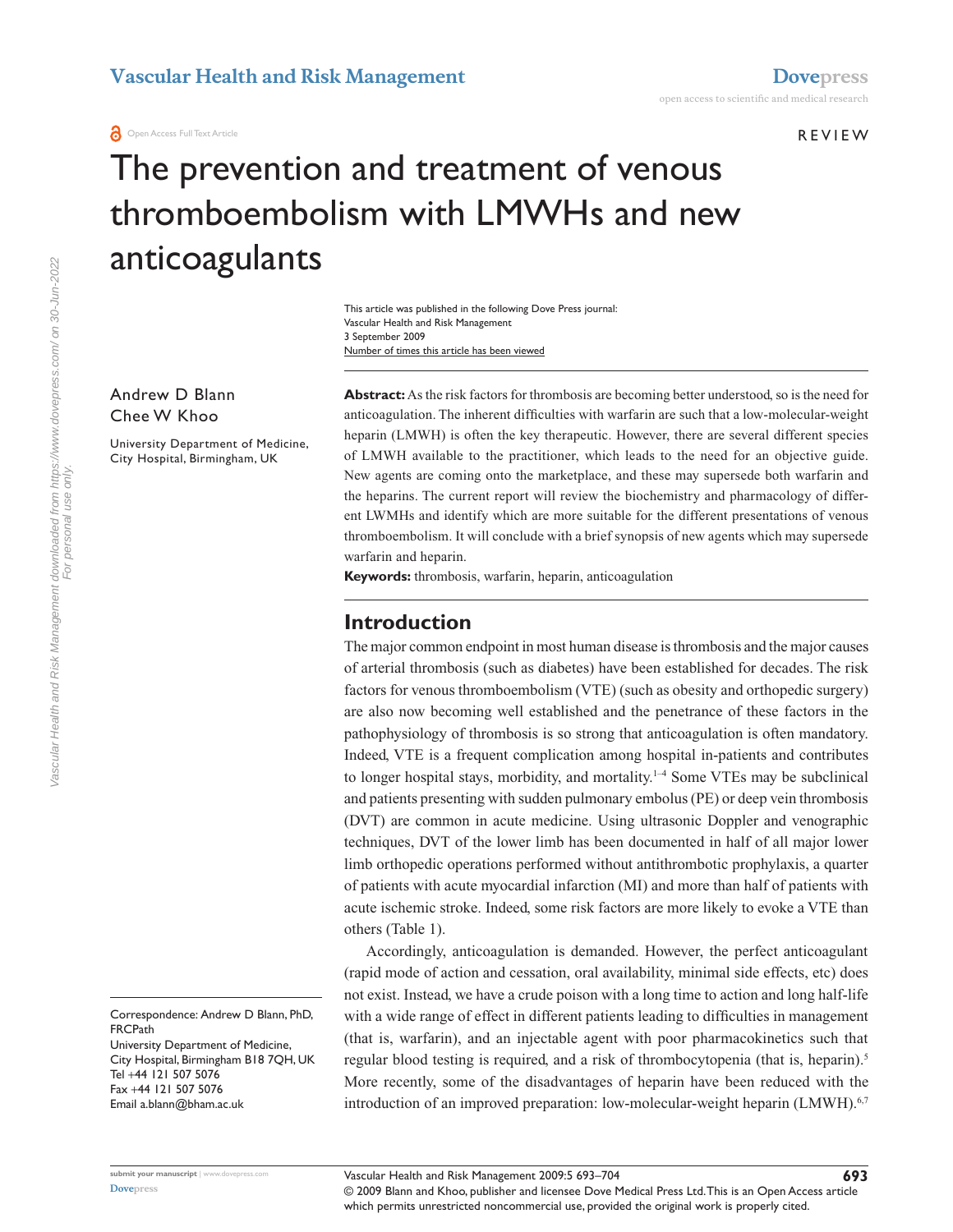#### **Table 1** Stratification of the risk factor for VTE

#### **Strong risk factors (increased risk 10)**

Hip, pelvis or leg fracture, hip or knee replacement, major general surgery (eg, CABG), major trauma, spinal cord injury, hospital or nursing home confinement

#### **Moderate risk factors (increased risk 2–9)**

Arthroscopic knee surgery, central venous lines, malignancy (alone, 2–4 times, But with chemotherapy this rises to 4–6 times), congestive heart or respiratory failure, HRT, use of oral contraceptives, paralytic stroke, post-partum pregnancy, previous VTE, thrombophilia, neurological disease with extremity paresis, varicose veins at age 45, superficial vein thrombosis

#### **Weak risk factors (increased risk 2)**

Bed rest >3 days, immobility due to sitting (eg, prolonged car or air travel, wheelchair), increasing age, laparoscopic surgery (eg, cholecystectomy), obesity, ante-partum pregnancy, varicose veins at age 60

**Abbreviations:** CABG, coronary artery bypass graft; HRT, hormone replacement therapy; VTE, venous thromboembolism.

However, there are several different species of LMWH available for the prevention of VTE, and all have slightly different properties and licenses for different risk situations. Fortunately, new anticoagulants are coming on to the market and it is conceivable that they will slowly take over from both warfarin and the heparins over the coming decade.

The objective of this communication is to review the role of the different LMWHs in the prevention of VTE. In order to do this the position of (unfractionated) heparin will be first be reviewed, following by an in-depth examination of LMWH. It will conclude with an examination of new anticoagulants.

### **Heparin**

The modern era of heparin can be traced to 1880 with the description of anticoagulant preparations that evolved into heparin $8-11$  that ultimately became clinically useful.<sup>12-14</sup> Brinkhous and colleagues<sup>15</sup> subsequently demonstrated the requirement of heparin for another substance in order for anticoagulation to be effected, a factor that we now recognize as antithrombin (formerly antithrombin III). Commercial heparin was thus ready for industrial/pharmacological scale production. By 1979, its value in prophylaxis for venous thrombosis, PE, and other possible problems were established.<sup>5</sup> The laboratory potential of a more efficacious fraction of whole, unfractionated heparin, ie, LMWH, was recognized in 197916,17 and clinical note was made shortly afterwards.18,19

### Mode of action

Heparin is a natural product present on the cell membrane, but when provided as a therapeutic drug, it is a mixture of glycosaminoglycans and polysaccharides composed of long chains of repeated disaccharide units (hexosamine and glucuronic or iduronic acid), although the composition of different macromolecules vary markedly. In its whole, unfractionated form, with species of molecular weights ranging from 3 to 30 kDa (although most is in the range 12–15 kDa), perhaps only one-third of a standard heparin preparation has anticoagulant activity.<sup>5</sup> Heparin by itself is not an anticoagulant: it is a co-factor in the activity of antithrombin, a 58 kDa single chain polypeptide synthesized in the liver.<sup>20</sup>

Heparin binding to specific sites on antithrombin induces a conformational change in the latter, exposing a site that binds serine proteases factor Xa, thrombin (IIa) (in approximately equal proportions) and, with less affinity, factors IXa, XIa, XIIa, kallikrein, plasmin, and C<sub>1</sub>-esterase, although almost all of its effects are against thrombin and factor Xa.5 However, heparin fractions less than 18 monosaccharide units (3–4 kDa) do not enhance the inhibition of thrombin by antithrombin and probably act via factor Xa inhibition. The major inhibitor of coagulation, the effects of antithrombin are accelerated some 1000-fold in the presence of heparin. It follows, therefore, that special measures are required in subjects deficient in antithrombin (whether by genetics or excess consumption). In high doses, heparin also prolongs the bleeding time by inhibiting platelet aggregation *in vitro*<sup>21</sup> and may exert some effect on the endothelium, $22$  although it is unclear (and possibly academic) whether or not these influence clinical efficacy.

### Clinical effectiveness

Due to variability of effect in different individuals, mostly due to complex pharmacokinetics (such as degree of binding to numerous proteins including, platelet factor 4, vitronectin, fibronectin and von Willebrand factor),<sup>23,24</sup> laboratory monitoring of the effects of heparin is necessary and can be followed with the relatively straightforward activated partial thromboplastin time (APTT), thrombin time, and to lesser extent, the prothrombin time. The APTT derives from the ability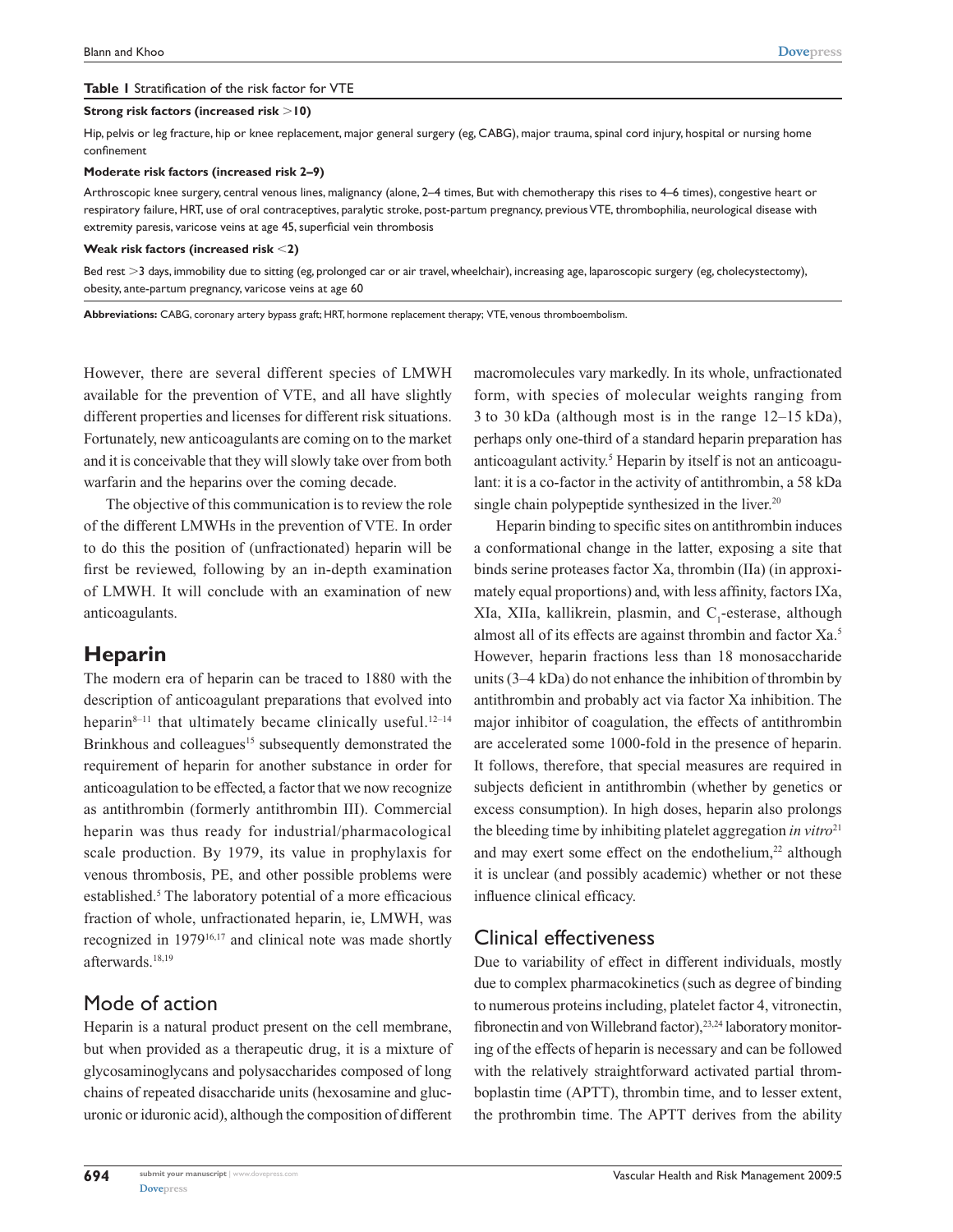**[Dovepress](www.dovepress.com)** VTE prevention with LMWHs

of citrated plasma to clot an artificial 'platelet' substitute of phospholipids and other substances to which calcium has to be added: quality control is crucial as the quality of reagents can vary markedly.25 In practice, most clinicians aim for a degree of anticoagulation that prolongs the APTT by anything from 1.5 to 3 times that of normal, uncoagulated blood, ie, an APTT patient/control ratio of 1.5:3.0.4,26

The primary use of heparin has been, and continues to be, in the treatment and prophylaxis of VTE.<sup>5,26,27</sup> As with aspirin, early crucial work was performed in the 1960's with studies looking at the effect of heparin on PE and DVT.<sup>28,29</sup> However, heparin is not absorbed from the gastrointestinal tract and so must be given intravenously or subcutaneously, with the former providing a more rapid effect. Subsequent trials not only confirmed the efficacy of this agent, but also showed that continuous intravenous infusion was frequently preferable to subcutaneous or intermittent infusions.30,31 One 'typical' trial reported a frequency of asymptomatic extension of DVT or PE of 8.2% of patients with proximal DVT taking heparin and oral anticoagulation compared to a frequency of 39.6% in those taking oral anticoagulants alone.<sup>32</sup> There was also a reduction in the report of symptomatic events (6.7% versus 20%), but no difference in hemorrhagic complication (3% versus 5%). In practice, until recently, hospital treatment of, and prophylaxis against, VTE, generally began with heparin, moving oral anticoagulants following discharge, for varying periods up to six months.33

# Clinical side effects

As with aspirin, the major problem with heparin is in dosedependent excess bleeding. Early commentaries reported a rate of hemorrhagic complications of up to 30%.<sup>34</sup> However, a later review reported an incidence of 6.8% in patients given continuous infusion and 14.2% in patients given intermittent intravenous injections,<sup>5</sup> emphasizing four important variables: dose, patient's anticoagulant response, method of administration, and other patient-related factors such as renal failure or chronic alcohol use. Gallus and colleagues<sup>35</sup> reported an incidence of major bleeding of 11% in high-risk patients, compared to 1% in low-risk patients.

Surprisingly, heparin-induced thrombocytopenia (HIT; generally platelet count  $\langle 140,000 \text{ cells/}\mu L, \text{ and}$ reversible) has been described for 50 years,<sup>36</sup> with two forms (nonimmune and immune [often an immunoglobulin G [IgG] targeting a heparin/platelet factor 4 complex]) being recognized.<sup>37</sup> When the platelet count falls, especially if it falls from normal to less than  $\langle 100,000 \text{ cells/µL}$ , cessation is mandatory and alternate anticoagulant cover (eg, argatroban)<sup>26,38</sup> is necessary. Curiously,  $0.4\%$  of patients with HIT suffer arterial thrombosis (that may follow platelet aggregation *in vivo*) or venous thrombosis (that may result from heparin resistance caused by the neutralizing effect of the heparin-induced release of platelet factor 4). These events may be related to the generation of thrombin,<sup>39</sup> and also to platelet activation by heparin.<sup>21,40</sup> If present, HIT is likely to be apparent 3 to 15 days after initiation (such that a platelet count is advised on days 3–5), but may also occur very rarely within hours, with the platelet count returning to normal within four days of discontinuation.<sup>41</sup> Rates of HIT vary between  $<$  0.1% and 3%.<sup>26,37,42</sup>

Other uncommon side effects of heparin (especially in long-term and high-dose use) include fractures and osteopenia, hyperkalemia, elevations in liver enzymes, skin necrosis at the site of administration, alopecia, hypersensitivity, priapism, and hypoaldosteronism.5,26,43–48 Thus, despite the proven safety and effectiveness of continuous infusions of heparin, its limitations and adverse side effect profile, unpredictable pharmacokinetic response, daily laboratory monitoring with dose adjustments, and requirement for hospitalization leaves room for alternatives. One such alternative is a low-molecular-weight variant of the standard (unfractionated) heparin preparation.

# **Low-molecular-weight heparin**

The laboratory demonstration of a more efficacious fraction of whole, unfractionated heparin, ie, LMWH,<sup>16-19</sup> has ushered in a new era of anticoagulation. LMWH can be manufactured from unfractionated heparin by diverse routes, such as benzylation with alkaline hydrolysis, nitrous acid depolymerization or digestion, heparinase digestion, and isoamyl nitrate digestion. Each provides a different LMWH with mean molecular weights varying from 4371 Da to 5866 Da, so that each has different pharmacokinetics and activities.49–51 However, there are common class advantages over unfractionated heparin (Table 2), most of which address mode of action and side effects. Broadly speaking, compared to unfractionated heparin, LMWH has a longer subcutaneous half-life and therefore has potential for outpatient use, a more predictable anticoagulant response requiring less monitoring, and has better antifactor Xa effect.

Building on early trials, $18,19$  several large studies have unequivocally demonstrated the value of LMWH in the initial treatment of DVT. $52-54$  Lensing and colleagues<sup>52</sup> described a recurrence rate of 3.1% in patients on LWMH compared to 6.6% ( $p < 0.01$ ) in those on standard heparin, with 0.8% and  $2.8\%$  ( $p < 0.005$ ) suffering a major bleed, respectively,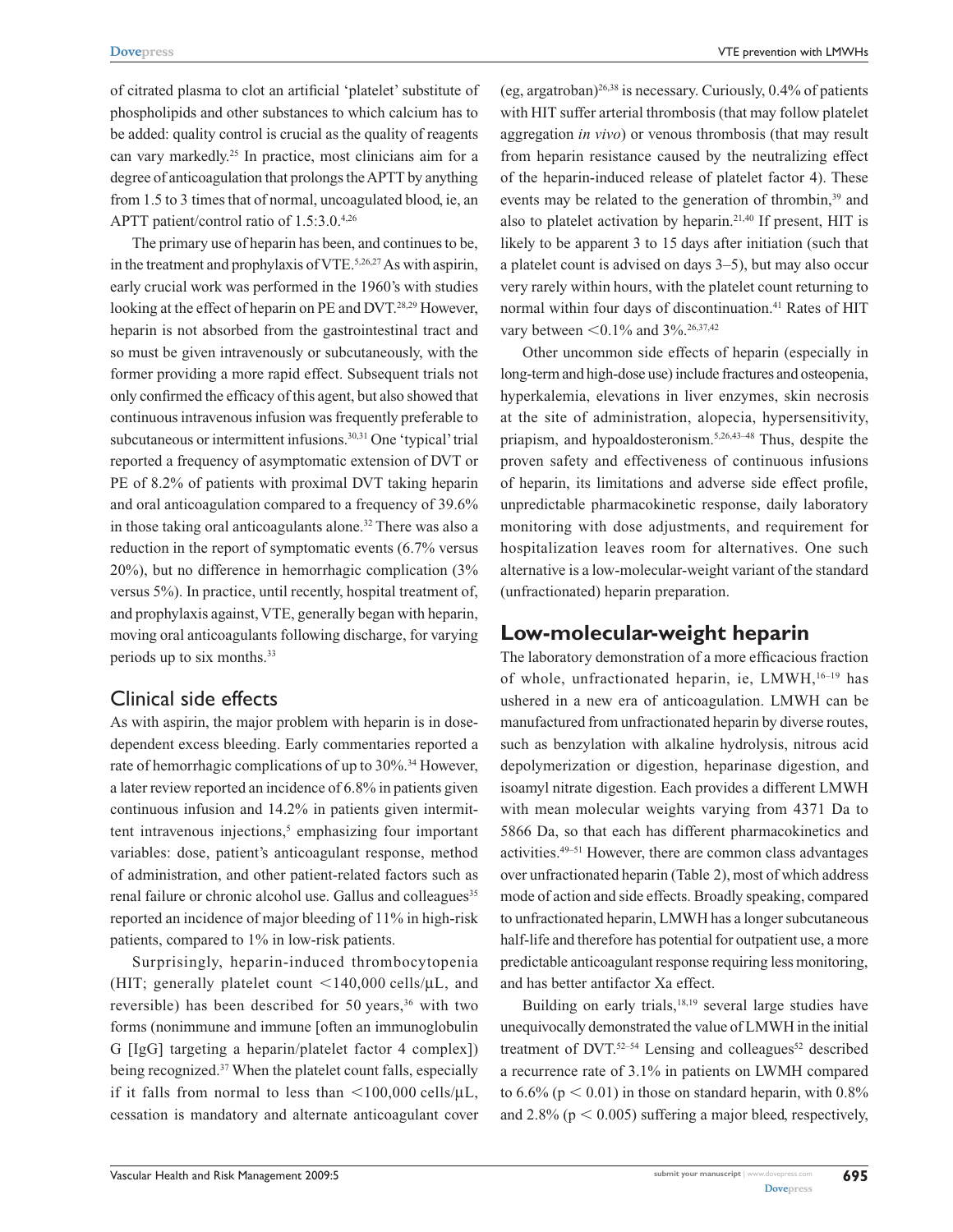|                                         | Table 2 Differences between low-molecular-weight heparin and |
|-----------------------------------------|--------------------------------------------------------------|
| unfractionated heparin <sup>48-51</sup> |                                                              |

|                             | Low-molecular-<br>weight heparin | <b>Unfractionated</b><br>heparin  |
|-----------------------------|----------------------------------|-----------------------------------|
| Mean molecular weight (kDa) | 5                                | 15                                |
| Saccharide units            | $13 - 22$                        | $40 - 50$                         |
| Anti-Xa/Anti-Ila activity   | 2:1 to 4:1                       | ΤH                                |
| Platelet inhibition         | $++$                             | $+ + + +$                         |
| Inhibited by PF4            | No                               | Yes                               |
| Bioavailability             | 92%-100%                         | 30%-50%                           |
| Half-life (hours)           |                                  |                                   |
| Intravenous                 | 2                                | ı                                 |
| Subcutaneous                | 4                                | 2                                 |
| Endothelial binding         | No                               | Yes                               |
| Dose-dependent clearance    | No                               | Yes                               |
| Mode of clearance           | Kidney                           | Liver/kidney                      |
| Frequency of HIT            | Low (eg, $0\%^*$ )               | High (eg, $2.7\%$ <sup>42</sup> ) |
| Frequency of osteoporosis   | Low                              | High                              |
| Monitoring                  | Anti-Xa assay                    | <b>Routine APTT</b>               |

**Abbreviations:** HIT, heparin-induced thrombocytopenia; PF4, platelet factor 4; APTT, activated partial thromboplastin time.

which was confirmed by other analyses. However, later trials<sup>55,56</sup> failed to find a difference in efficacy between the two types of heparin with equivalence of adverse events. Interestingly, these meta-analyses also reported a lower mortality with LWMH due to causes unrelated to VTE in the patients particularly with cancer. A subsequent more formal meta-analysis of 629 cancer patients did indeed demonstrate a benefit in three-month mortality for LMWH versus unfractionated heparin.57 While this is an unsought for endpoint and therefore of questionable value, there is nevertheless good mechanistic evidence for this benefit.<sup>58</sup> The value of LMWH compared to unfractionated heparin now extends to prevention of thrombosis in general surgery, orthopedic surgery, hip fracture, multiple trauma, and neurosurgery,<sup>51</sup> whilst efficacy and safety issues in medical patients have been addressed.<sup>59</sup>

Apart from its clinical effectiveness and better side effect profile, a further advantage of LMWH is in home use by appropriate patients with DVT who are not severely ill.<sup>60,61</sup> In both studies, LMWH administered subcutaneously twicedaily was compared with standard continuous infusion in hospital. Both reported no significant difference in recurrence of thromboembolism with similar rates of bleeding. Those on LMWH in the study of Levine and colleagues<sup>60</sup> remained in hospital for a mean of 1.1 days, suffering 13 embolic events, compared to 6.5 days for those on unfractionated heparin, with 17 events, of which two were fatal. The health economics of these figures is apparent, even after adjustment for the higher costs of the LMWH. The study of Koopman and  $\text{colleagues}^{61}$  included quality of life data: overall, there was no difference between the LMWH and unfractionated heparin groups, but those on LMWH reported better physical activity and social functioning at weeks 1–2. Data demonstrating the superiority of LMWH compared to unfractionated heparin (eg, shorter time to effective anticoagulation and more days of effective anticoagulation) continues to be published.<sup>62</sup>

Whilst the weight of literature focuses on (unprovoked) DVT and PE, LMWH is also effective in those with conditions predisposing to VTE, such as cancer,  $63-65$  although more data on other groups, such as the obese and those in renal failure or with thrombophilia<sup>66–69</sup> is needed and these are slowly becoming available. However, despite the weight of literature on LMWH, questions and doubts remain. For example, Knight and colleagues conclude that heparins may, in some circumstances, be pro-thrombotic.<sup>70</sup> Thus there remains scope for more efficacious, yet safe, anticoagulants.<sup>71</sup>

# **Which LMWHs are available?**

In the United Kingdom, pharmaceutical practice in NHS hospitals is dominated by the British National Formulary (BNF).72 This book, also available online, is updated each six months, and lists all government-approved pharmaceutical agents and their licensed indications. It follows that doses and guidelines may differ in other countries, and that doses in prefilled syringes may also differ. Four types of LMWH are described In issue 57 of the BNF. These are (in alphabetic order) bemiparin, dalteparin, enoxaparin, and tinzaparin. All are given subcutaneously and regimes are markedly different for prophylaxis of VTE versus treatment of VTE. Furthermore, all have numerous cautions and contraindications. Principal among these is the need to refer to renal function because several agents are cleared by this organ so that defective clearance effectively leads to higher biologically active levels and thus a risk of overanticoagulation, which may lead to hemorrhage. An additional concern is the liver, as failure of this organ to synthesize key coagulation proteins may also lead to a risk of hemorrhage. Other LMWHs are available and include nadroparin and certoparin.

#### Bemiparin

This agent is licensed for the prophylaxis of DVT. For patients at moderate risk (for the definition of risk, see Tables 4 and 5 and the discussion to come), the recommended dose is 2500 units two hours before or six hours after surgery,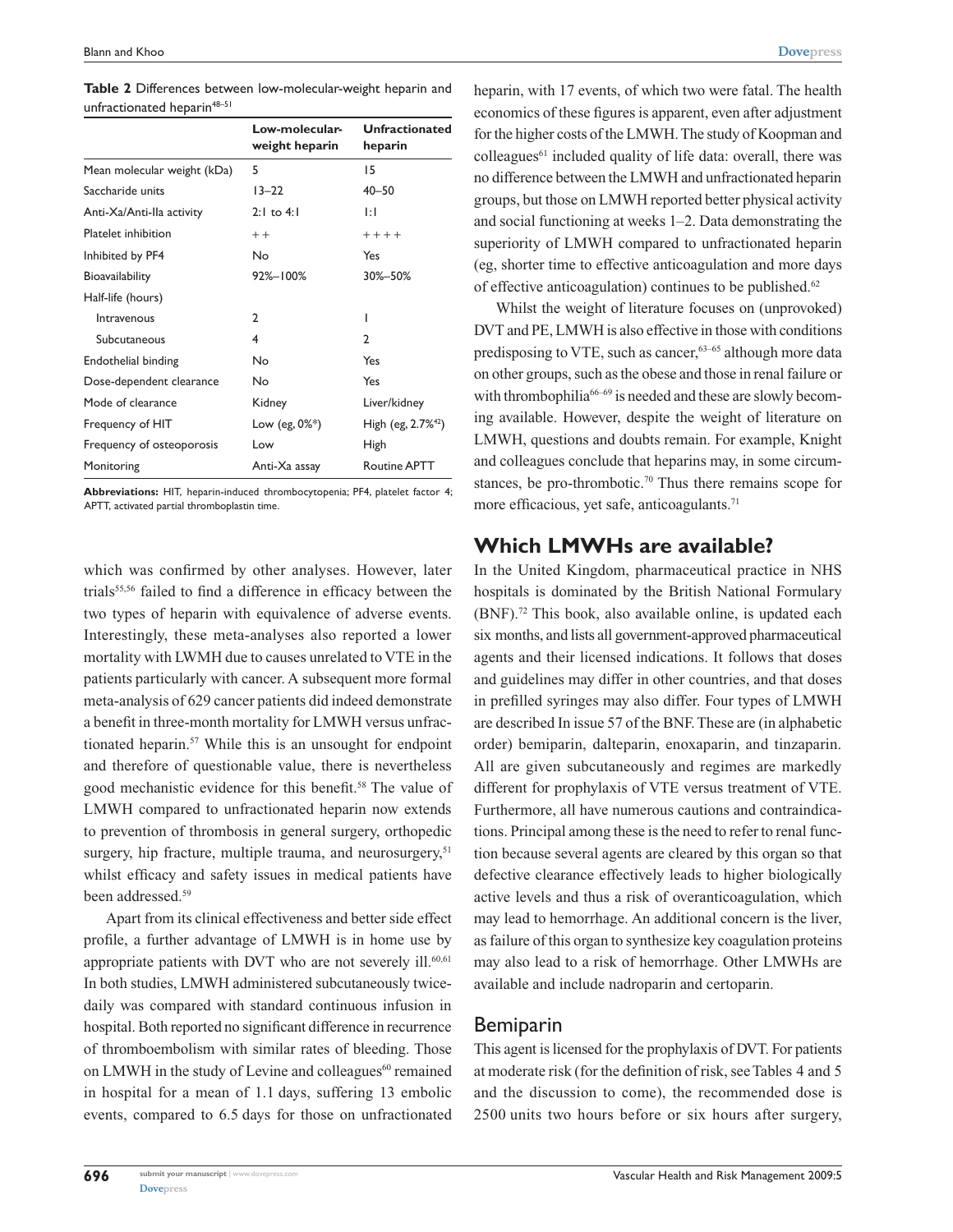then 2500 units every 24 hours for 7–10 days. High-risk patients should receive 3500 units two hours before to six hours after surgery, then 3500 units every 24 hours for 7–10 days. Treatment of DVT (with or without PE) is likely to be 115 units/kg every 24 hours for 5–9 days and until adequate oral anticoagulation (inevitably warfarin) is established.

# Dalteparin

This agent is licensed for additional indications. For prophylaxis of DVT in surgical patients at moderate risk, 2500 units 1–2 hours are given before surgery, then 2500 units every 24 hours for 5–7 days or longer. High-risk patients are also likely to require 2500 units 1–2 hours before surgery, but then 2500 units 8–12 hours later (or 5000 units on the evening before surgery, then 5000 units on the following evening), with 5000 units every 24 hours for 5–7 days or longer (five weeks in hip replacement). For prophylaxis of DVT in medical patients, 5000 units are given every 24 hours. Treatment of DVT and PE in adults is dose-adjusted to body weight less than 46 kg, 7500 units/day, 46–56 kg 10,000 units/day, 57–68 kg, 12,500 units/day, 69–82 kg, 15,000 units/day, and body weight over 83 kg 18,000 units/day, with oral anticoagulant until the international normalized ratio (INR) is in the therapeutic range (which may take up to seven days). Monitoring of the effect of the LMWH is not usually needed but if so is by antifactor Xa assay.

There is an unlicensed indication for dalteparin for the treatment of VTE in pregnancy. This calls for dose-adjusted injections based on early pregnancy body weight: under 50 kg, 5000 units twice daily; 50–70 kg, 6000 units twice daily; 70–90 kg 8000 units twice daily, and body weight over 90 kg, 10,000 units twice daily. If called for, blood should be taken for monitoring 3–4 hours after a dose, and ideally the result will be in the range or 0.5 to 1 unit/mL of antifactor Xa activity. Monitoring is generally not required for oncedaily treatments. Notably, this desired range is higher than that for prophylaxis of a VTE, which is 0.1–0.3 antifactor Xa units/mL. Dalteparin is also licensed for use in acute coronary syndromes, which are effectively unstable coronary artery disease of ST and non-ST elevation MI. The weightadjusted dose is 120 units/kg every 12 hours (up to 10,000 units twice daily) for up to eight days. Beyond this period, such as if awaiting invasive procedures, then the dose may change. Dose also varies by sex. For women weighing less than 80 kg and men less than 70 kg, the recommended dose is 5000 units every 12 hours. Above this weight the dose is 7500 units every 12 hours. This proceeds until the day of the procedure for a maximum of 45 days.

# Enoxaparin

This agent also has multiple indications. For prophylaxis of DVT in surgical patients at moderate risk, the recommended dose is 20 mg (2000 units) about two hours before surgery then 20 mg (2000 units) every 24 hours. High-risk patients (such as those undergoing orthopedic surgery) will need 40 mg (4000 units) 12 hours before surgery and repeated every 24 hours for 7–10 days. Medical patients have the same regime but for at least six days and until ambulant to a maximum of 14 days. Treatment of either forms of VTE calls for 1.5 mg/kg (150 units/kg) every 24 hours, usually for at least five days and until oral anticoagulation is effective (generally INR 2–3). In unstable angina and non-ST-segment elevation MI, 1 mg/kg (100 units/kg) every 12 hours usually for 2–8 days (minimum two days) is recommended, and there is also an unlicensed indication for the treatment of VTE in pregnancy: early pregnancy body weight under 50 kg, 40 mg (4000 units) twice daily; body weight 50–70 kg, 60 mg (6000 units) twice daily; body weight 70–90 kg, 80 mg (8000 units) twice daily; body weight over 90 kg, 100 mg (10 000 units) twice daily.

# Tinzaparin

For the prophylaxis of DVT in general surgery, the recommended dose is 3500 units two hours before surgery, then 3500 units every 24 hours for 7–10 days. In orthopedic surgery, it may be dose-adjusted: 50 units/kg two hours before surgery, then 50 units/kg every 24 hours for 7–10 days *or* 4500 units 12 hours before surgery, then 4500 units every 24 hours for 7–10 days. The treatment of DVT and PE calls for 175 units/kg once daily for at least six days and until adequate oral anticoagulation, eg, with warfarin, is established. Once more, there is an unlicensed indication of VTE in pregnancy, which is 175 units/kg once daily.

# **Choice of LMWH**

The previous section listed the different clinical scenarios that each LMWH may be used for. Leaving aside economic considerations, the practical level issues of ease of prescribing, dose adjustment, and timing of dose seem relevant. The practitioner must also be fully aware of cautions, contraindications, and other caveats of each particular LMWH which may be relevant in a particular patient. Irritatingly, there are few (if any) good, well powered trials comparing one LMWH with another. In almost all such trials the (generally inferior) comparator is unfractionated heparin.52–59 All other factors being equal, due to pressures on individual hospital pharmacies, many opt for a LMWH that has the broadest range of clinical applications (Table 3).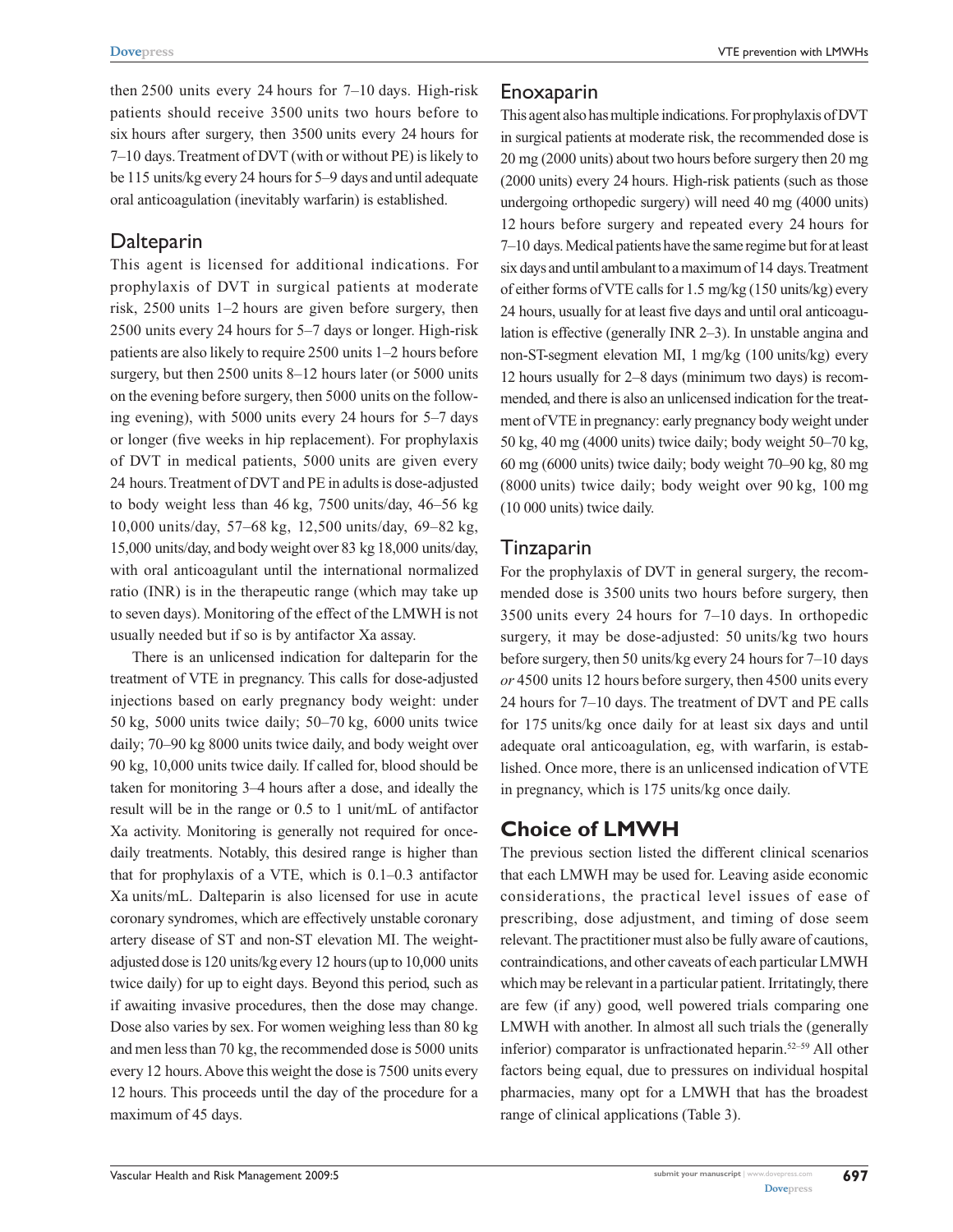**Table 3** Indication for the use of low-molecular-weight heparins

|                                                   | <b>Bemiparin</b> | <b>Dalteparin</b> | <b>Enoxaparin</b> | <b>Tinzaparin</b> |
|---------------------------------------------------|------------------|-------------------|-------------------|-------------------|
| Prophylaxis of VTE                                | Yes              | Yes               | Yes               | Yes               |
| Treatment of VTE                                  | Yes              | Yes               | Yes               | Yes               |
| Treatment of VTE in pregnancy<br>(unlicensed)     | No               | Yes               | Yes               | Yes               |
| Prophylaxis of VTE in acute<br>coronary syndromes | No               | Yes               | Yes               | No                |

Notes: Data was obtained from BNF.<sup>72</sup> Referral in practice is essential, especially in view of cautions and contraindications which may be low-molecular-weight heparin-specific.

# **Use of LMWHs in practice**

Fortunately, there are numerous guidelines for the use of LMWHs for prophylaxis in various settings such as in obstetrics and gynecology, and after surgery, and many are available free and online.73–79 Practice in surgery in the UK is dominated by guidelines from the National Institute for Health and Clinical Excellent (NICE).<sup>79</sup> However, other comprehensive guidelines with more international appeal such as those of the American College of Chest Physicians<sup>73</sup> are widely used. Unsurprisingly, there is often considerable agreement between these guidelines. The NICE document recommends that all patients about to undergo surgery should be assessed to identify their risk factors for developing VTE, which can be assessed by a scoring system. Once a particular patient's risk of VTE has been assessed (Table 4), then the risk afforded by their surgery must also be assessed (Table 5). Clearly, some operations are more likely to promote VTE than other, and the most risky include orthopedic surgery. Once any cautions and contraindications have been addressed (such as allergy, HIT, hepatic or renal impairment), then treatment may be given (Table 6). The duration of treatment varies, bearing in mind that some patients may transfer to warfarin, especially if they have concurrent long-standing

| <b>Table 4 Risk factors for VTE</b> |  |  |  |  |
|-------------------------------------|--|--|--|--|
|-------------------------------------|--|--|--|--|

risk factors such as cancer. Notably, NICE recommends treatment for four weeks after certain orthopedic procedures.79 The section above applies to the prevention of a VTE. However, once a patient actually has a DVT or PE, then a different dosing regime is called for, which is effectively more anticoagulants (Table 7).

# **Fondaparinux**

Technically, this agent may not be a 'heparin' or even a 'LMWH', but it certainly does inhibit the coagulation pathway in the same manner. Marketed as Arixtra® by GlaxoSmithKline, fondaparinux is a novel, selective and reversible Xa-inhibitor, although based on the structure of heparin, is different from both heparin and LMWH. Accordingly, unlike heparin and LMWH, it has minimal, if any, activity against thrombin.80,81 Pharmacokinetics are characterized by a 100% bioavailability by subcutaneous route, lack of biometabolism, urinary excretion and a relatively long plasma half-life of 14–21 hours which permits once-daily injection. There is a rapid onset of action, with a peak activity reached in two hours. No interactions with aspirin, warfarin, or digitoxin have been noted. Fondaparinux, like LMWHs, does not affect the prothrombin

| <b>Table 4 KISK RECOLORS TO P V LET</b> |                                                                      |                               |  |  |
|-----------------------------------------|----------------------------------------------------------------------|-------------------------------|--|--|
| Risk factors (Score 1)                  | <b>Risk factors (Score 2)</b>                                        | <b>Risk factors (Score 3)</b> |  |  |
| Age > 60                                | Estrogen-containing pill                                             | Immobile $($ >72 hours)       |  |  |
| Obesity (BMI $>$ 30)                    | <b>HRT</b>                                                           | History of DVT/PE             |  |  |
| IHD, CCF or previous stroke             | Known thrombophilic conditions                                       |                               |  |  |
| Significant COPD                        | Malignancy                                                           |                               |  |  |
| Extensive varicose veins                | Sepsis                                                               |                               |  |  |
| Inflammatory bowel disease              | Known family history in two relatives<br>(at least one first degree) |                               |  |  |
| Nephrotic syndrome                      | Post-partum                                                          |                               |  |  |
| Myeloproliferative disorders            | Pregnancy                                                            |                               |  |  |

**Abbreviations:** BMI, body mass index; COPD, chronic obstructive pulmonary disease; CCF, congestive cardiac failure; DVT, deep vein thrombosis; HRT, hormone replacement therapy; IHD, ischemic heart disease; PE, pulmonary embolism.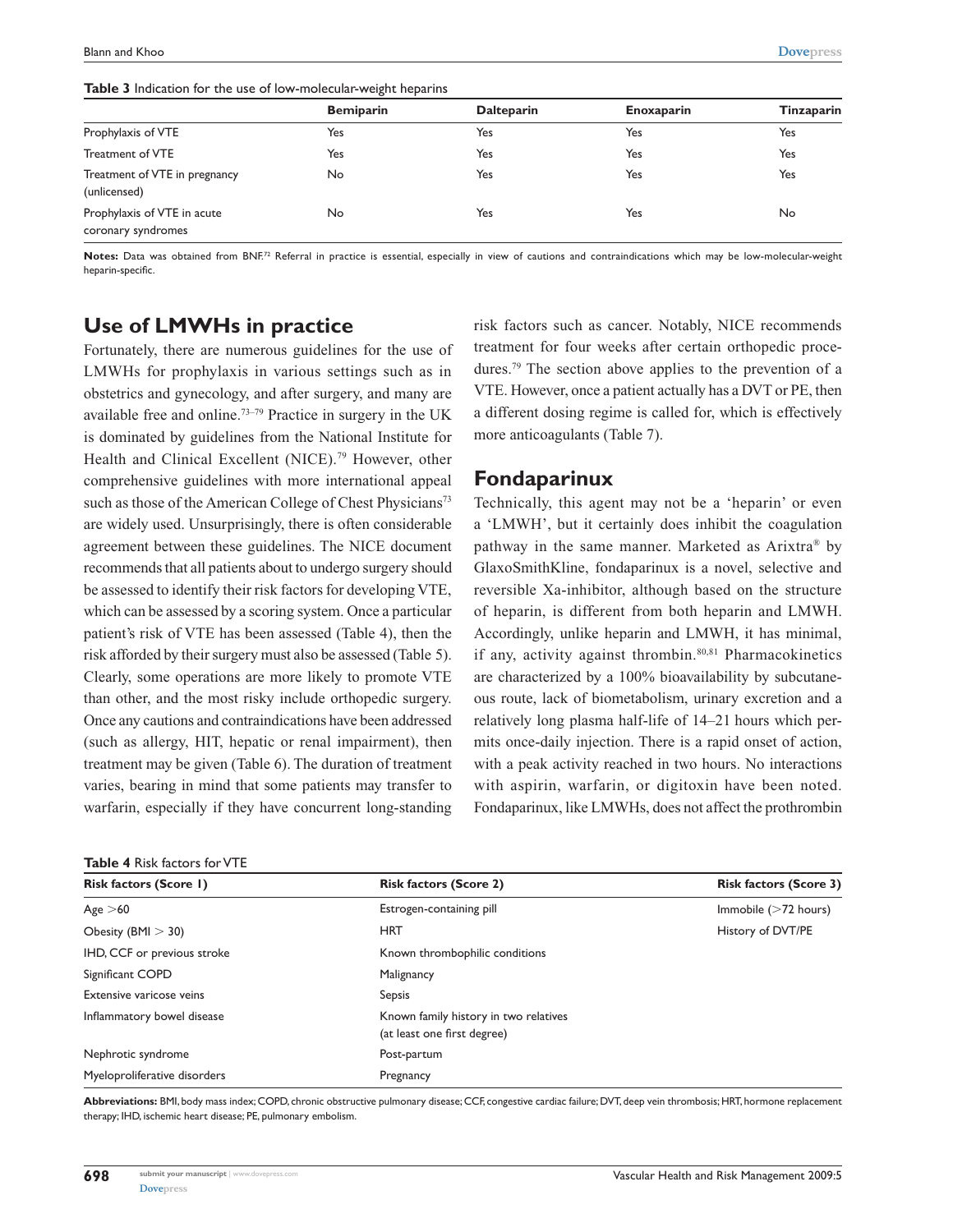**Table 5** Additional risk factors for surgical inpatients

| <b>Score</b> | <b>Surgical procedure</b>                                         |
|--------------|-------------------------------------------------------------------|
| 4            | Major trauma; eg, lower limb fractures                            |
| 4            | Major joint replacement                                           |
| 4            | Surgery for fractured neck of femur                               |
| 3            | Thoracotomy or abdominal surgery involving mid-line<br>laparotomy |
| 3            | Total abdominal hysterectomy; including laparoscopic assisted     |
| 2            | Intraperitoneal laparoscopic surgery lasting $>$ 30 minutes       |
| 2            | Vascular surgery (not intra abdominal)                            |
|              | Surgery lasting $>$ 30 minutes                                    |
| O            | Surgery lasting $<$ 30 minutes                                    |

#### Direct thrombin inhibitors

Dabigatran etexilate (marketed as Pradaxa® by Boehringer Ingelheim GmbH) is the first in a new class of anticoagulant that works by directly inhibiting thrombin. It possesses various qualities which make it potentially an attractive and promising novel oral anticoagulant with its predictable pharmacokinetics and pharmacodynamics.<sup>87</sup> The drug has rapid absorption (within two hours) and distribution with estimated half-lives of 8–10 hours and 14–17 hours for single and multiple dose administrations, respectively. Nearly 80% of dabigatran etexilate is excreted unchanged by the kidneys with average bioavailability of 6.5%, hence high doses are required to maintain adequate plasma concentrations. Of note, the drug absorption is reduced by 20%–25% if patients are concurrently on proton pump inhibitors. Phase II and III clinical trials have been conducted assessing dosages, efficacy, and tolerability in numerous indications such as prevention of secondary VTE, DVT, stroke, and embolism due to atrial fibrillation (AF).<sup>88-93</sup>

In the BISTRO I study,<sup>88</sup> dabigatran etexilate demonstrated an acceptable safety therapeutic profile with doses ranging between 12.5 mg and 300 mg twice daily in patients undergoing elective total hip replacement. Historically, the latter is one type of surgery where more than 50% of patients develop VTE in the absence of thromboprophylaxis. Subsequently, the BISTRO II study<sup>89</sup> compared four different doses of dabigatran etexilate with enoxaparin, with a significant reduction of VTE events in total hip or knee replacement patients receiving 150 mg twice daily, 300 mg once daily, and 225 mg twice daily. There is also data on stroke prevention in AF. The PETRO study<sup>90</sup> was conducted in 502 participants randomized to receive different doses of dabigatran alone or in combination with aspirin (81 mg or 325 mg) or open-label warfarin. This clinical study found no serious liver toxicity with only a small fraction of patients (0.9%) observed to have raised aminotransferase levels and also justified dose selection for subsequent trials.

In March 2008, the regulatory authorities of the European Union approved the use of dabigatran etexilate for DVT

**Note:** The total risk score will give an initial guide to therapy, although low-molecularweight heparin may not be appropriate for all patients.

time (PT) and has very weak effects on APPT but its activity can be determined by specific anti-Xa assays, if necessary. Thrombocytopenia (platelet count  $\langle 100 \times 10^9 \rangle$  occurs even less commonly than with LMWH.

Use of fondaparinux has been approved by NICE as an alternative to LMWH in certain types of surgery, such as orthopedic.79 In this setting the prophylaxis regime recommended by the BNF72 calls for 2.5 mg six hours before surgery then 2.5 mg daily for 5–9 days (longer after hip surgery), and the same dose for thromboprophylaxis in medical patients usually for 6–19 days. For treatment of VTE, the recommended weight-adjusted dose is 5 mg (if weight under 50 kg), 7.5 mg (50–100 kg), or 10 mg (over 100 kg) every 24 hours and generally for five days and until oral anticoagulation is adequate.

# **New anticoagulants**

Although LMWHs are very effective agents, they still carry some problems such as a residual risk of heparin-induced thrombocytopenia and reliance of parenteral introduction. These, and other problems, are being overcome with the introduction of new agents. Some operate directly against thrombin, others target coagulation factor Xa.82–86

**Table 6** Application of risk assessment for the use of low-molecular-weight heparin (LMWH)

| Low risk Score 0 or 1 | Moderate risk Score 2 or 3               | High risk Score $\geq$ 4                                          |
|-----------------------|------------------------------------------|-------------------------------------------------------------------|
| • Early ambulation    | $\bullet$ GECS                           | $\bullet$ GECS                                                    |
| • Consider GECS       | • Low dose LMWH od for surgical patients | • High dose LMWH od (max. 14 days for medical inpatients)         |
|                       | • High dose LMWH od for medical patients | • Surgical patients – consider IPC in theatre plus high dose LMWH |

Note: For male patients <57 kg and female patients <45 kg, caution may be needed regarding the dose of LMWH prescribed. **Abbreviations:** IPC, intermittent pneumatic compression; GECS, graduated elastic compression stockings; od, once daily.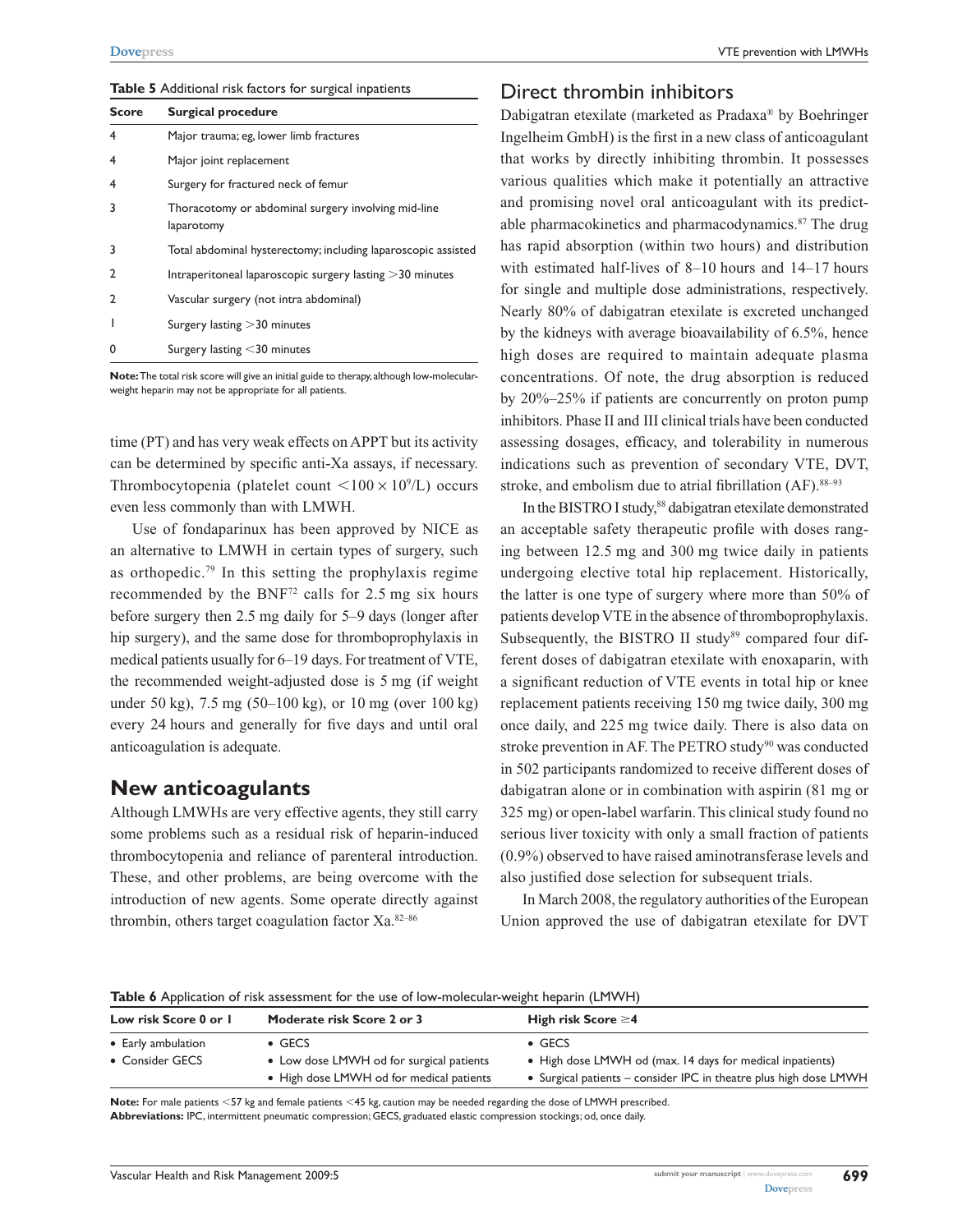|  | Table 7 Use of low-molecular-weight heparins in prophylaxis versus treatment in an 80 kg patient |  |  |  |  |  |  |  |
|--|--------------------------------------------------------------------------------------------------|--|--|--|--|--|--|--|
|--|--------------------------------------------------------------------------------------------------|--|--|--|--|--|--|--|

|                                         | <b>Bemiparin</b> | <b>Dalteparin</b> | <b>Enoxaparin</b>  | Tinzaparin                              |
|-----------------------------------------|------------------|-------------------|--------------------|-----------------------------------------|
| Prophylaxis in<br>moderate-risk surgery | 2500 units       | 2500 units        | 20 mg/2000 units   | 3500 units<br>(general surgery)         |
| Prophylaxis in<br>high-risk surgery     | 3500 units       | 5000 units        | 40 mg/4000 units   | 4000-4500 units<br>(orthopedic surgery) |
| Treatment of VTE                        | 9200 units       | 15000 units       | 120 mg/12000 units | 14000 units                             |

**Notes:** Data obtained from BNF.<sup>72</sup> Practitioners must consult this source or their own local guidelines before acting.

prevention postelective total hip or knee replacement surgery. This was followed by approvals from Health Canada in June 2008. Dabigatran etexilate has been available in UK since April 2008 and was subsequently included in the DVT prevention guidance issued by NICE five months later.<sup>94,95</sup> The BNF recommended daily doses for VTE prevention in total knee replacement surgery is 110 mg (elderly over 75 years, 75 mg) 1–4 hours after surgery, then 220 mg daily (elderly over 75, 150 mg) for nine days. For total hip replacement surgery, the same dose is recommended but it should continue for 27–34 days. As is common practice with almost all anticoagulants, patients with moderate renal impairment (glomerular filtration rate 30–50 mL/min) require reduced dosages.

### Factor Xa inhibitors

These agents reversibly block free factor Xa and that factor Xa that is bound to platelets within the prothrombinase complex. Two oral factor Xa inhibitors are currently under various stages of clinical development and are close to potential clinical application. Rivaroxaban (marketed as Xarelto® by Bayer Schering Pharma AG) is the first selective oral direct factor Xa inhibitor advanced to phase III clinical trials. It has favorable pharmacokinetic characteristics with a bioavailability of 60%–80%. Rivaroxaban achieves peak plasma levels in three hours and has a half-life of nine hours in healthy, young subjects and about 12 hours in elderly subjects. However, the drug has been tested for clinical use only on a once-daily basis. Rivaroxaban is metabolized by the liver via CYP3A4 with up to two-thirds of the drug being eliminated by the kidneys. The use of rivaroxaban in patients with renal impairment has to be cautious because of its renal clearance. It does not significantly interact with platelet function in preclinical studies, where it demonstrated an excellent correlation between its plasma levels and achieved clotting times, while the bleeding risk was comparable to that of enoxaparin.<sup>96,97</sup>

The phase III clinical trials, the RECORD Studies, were designed to look at the effectiveness of rivaroxaban in

the prevention of VTE in patients undergoing hip or knee surgery. The RECORD I and RECORD III trials revealed higher effectiveness of rivaroxaban compared to enoxaparin in VTE prevention following orthopedic surgery, whilst the RECORD II study provided evidence that prolonged administration of rivaroxaban had additional clinical benefits compared to short-term therapy.98–100 The utility of rivaroxaban for VTE treatment was assessed in two phase II studies which showed that rivaroxaban had similar efficacy when compared with enoxaparin/warfarin in the treatment of VTE.

In the ODIXa-DVT study, the incidence of major and minor bleeding increased with escalating doses of rivaroxaban (range of 5.0% to 11.6%) as compared with patients treated with enoxaparin/warfarin (6.3%).<sup>101</sup> In the EINSTEIN-DVT study, the incidence of clinically relevant bleeding occurred in 2.2%–6.0% of patients in rivaroxaban groups and in 8.8% of patients in heparin/warfarin group, with no significant dose response for bleeding.102 In these two studies, no dose-efficacy relationship with rivaroxaban treatment was observed. However, the dose-dependent increase in the risk of bleeding was reported in the ODIXa-DVT study indicating that a twice-daily regimen for rivaroxaban might increase risk of bleeding. Nonetheless, the results of these two studies had supported the safety and efficacy of rivaroxaban in the treatment of DVT. Based on these results, further phase III randomized trials of rivaroxaban for the treatment of DVT and for the prevention of stroke in AF (ROCKET-AF) with 20 mg once-daily are ongoing. Rivaroxaban has been assessed by NICE,<sup>103</sup> who have recommended it as an option for the prevention of VTE in adults having elective total hip replacement surgery or elective total knee replacement surgery. The initial dose, subject to normal hemostasis and reflective of additional risk factors, should be 10 mg within 6–10 hours after surgery, then for two weeks in knee surgery or five weeks in major hip surgery.

Apixaban is a highly selective and potent inhibitor of factor Xa at advanced clinical development. It has a small molecular weight, with a bioavailability of more than 50%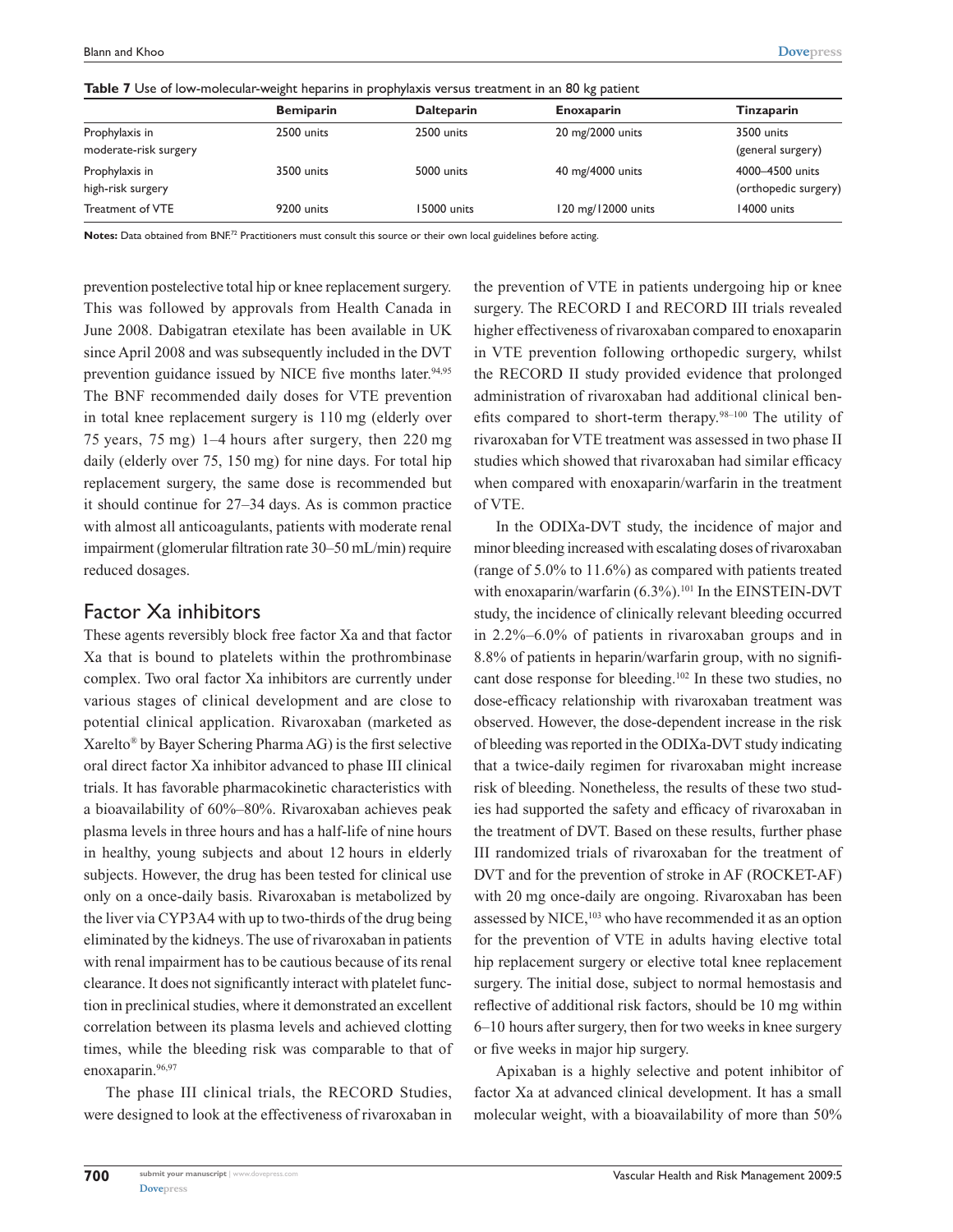### **Role of anticoagulants**



**Figure 1** The coagulation system simplified. **Abbreviation:** LMWHs, low-molecular-weight heparins.

and half-life of between nine and 14 hours. Apixaban has fixed twice-daily dosing and is metabolized in the liver via CYP3A4, with about 25% excreted by the kidneys and the remainder by intestinal excretion.<sup>104</sup> It has been shown to be safe and well tolerated in initial testing in volunteers and its anticoagulant effects closely correlated to plasma concentration of the drug. In the phase II APROPOS trial apixaban prevented more cases of VTE and death after total knee replacement than enoxaparin, but the risk of bleeding correlated with drug dose.<sup>105</sup> In a relatively small Botticelli-DVT trial (520 patients with acute symptomatic DVT),

apixaban demonstrated effectiveness in the prevention of recurrent VTE similar to conventional therapy with LMWH followed by warfarin (target INR 2.0–3.0). The principal safety outcome (composite of major and clinically relevant, nonmajor bleeding) occurred in 7.3% of the apixaban-treated patients versus 7.9% of patients with reference treatment.<sup>106</sup>

Another direct thrombin inhibitor, betrixaban, is being trialed. It has a small molecular weight, with an oral bioavailability of 47% and half-life of 19 hours, and is eliminated via intestinal excretion. A randomized phase II clinical trial, the EXPERT study, investigated the safety and efficacy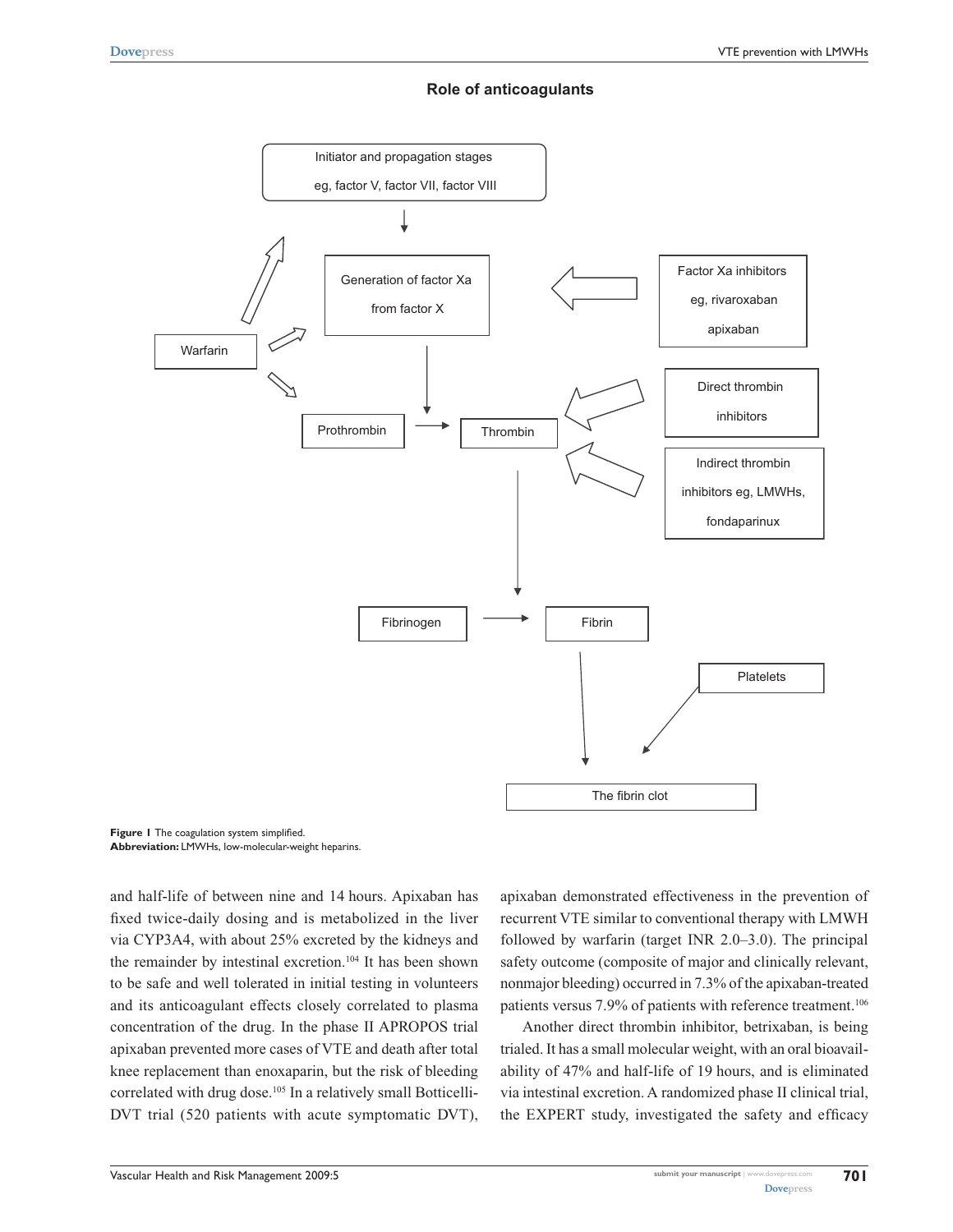of betrixaban in comparison with enoxaparin for VTE prevention in patients undergoing total knee replacement surgery. More than 200 patients were randomized to either betrixaban (15 or 40 mg twice daily) or enoxaparin (30 mg twice daily). Betrixaban demonstrated antithrombotic activity and appeared well tolerated in knee replacement patients at the doses studied.<sup>107</sup>

### **Conclusions**

In the UK, government initiatives have pushed anticoagulation center-stage in many aspects of medical and surgical care.108,109 The vast weight of prevention and treatment of VTE falls to the management of warfarin and LMWHs, with fondaparinux gaining use. However, the last few years has seen the development of new oral anticoagulants that may take over from currently established agents,<sup>110</sup> and for which government bodies are releasing guidelines.78,79,94,103 It seems likely that future practice will see the increasing use of novel oral anticoagulants.

# **Disclosures**

ADB has taken hospitality, speaker fees and research funds from GlaxoSmithKline, Sanofi-Aventis and Boehringer Ingleheim. The University Department of Medicine at City Hospital recruits for anticoagulant trials.

#### **References**

- 1. White RH. The epidemiology of venous thromboembolism. *Circulation*. 2003;107(23 Suppl 1):14–18.
- 2. Heit JA. Venous thromboembolism: disease burden, outcomes and risk factors. *J Thromb Haemost*. 2005;3:1611–1617.
- 3. Anderson FA, Spencer FA. Risk factors for venous thromboembolism. *Circulation*. 2003;107:I9–I16.
- 4. Blann AD, Lip GYH. Venous thromboembolism, *Br Med J.* 2006; 332:215–219.
- 5. Heparin J, Hirsh Heparin. *N Engl J Med.* 1991;324:1565–1574.
- 6. Buller HR, Sohne M, Middeldorp S. Treatment of venous thromboembolism. *J Thromb Haemost*. 2005;3:1554–1560.
- 7. Turpie AG, Chin BS, Lip GY. Venous thromboembolism: pathophysiology, clinical features and prevention. *Br Med J.* 2002;325: 887–890.
- 8. Schmidt-Mulheim A. Beitrage zur Kenntnis des peptones under seiner physiologischen Bedeutung. *Archiv fur Anatomie und Physiologie Physiologische Abteilung*. 1880:33–56.
- 9. Doyon M. Rapports du foie avec la coagulation du sang. *Journal de Physiologie et de Pathologie General*. 1912;14:229–240.
- 10. McLean J. The thromboplastinics action of cephalin. *Am J Physiol.* 1916;41:250–257.
- 11. Howell WH. Heparin and anticoagulation. *Am J Physiol.* 1923;63: 434–435.
- 12. Jorpes JE. The chemistry of heparin. *Biochem J.* 1935;29: 1817–1830.
- 13. Crafoord C. Preliminary report on post-operative treatment with heparin as a preventative of thrombosis. *Acta Chir Scand*. 1937;79:407–426.
- 14. Best CH. Preparation of heparin and its use in the first clinical case. *Circulation*. 1959;19:79–86.
- 15. Brinkhous KM, Smith HP, Warner ED, Seegers WH. The inhibition of blood clotting: an unidentified substance which acts in conjunction with heparin to prevent the conversion of prothrombin to thrombin. *Am J Physiol.* 1939;125:683–687.
- 16. Beeler D, Rosenberg R, Jordan R. Fractionation of low molecular weight heparin species and the interaction with antithrombin. *J Biol Chem*. 1979;254:2902–2913.
- 17. Barrowcliffe TW, Johnson EA, Eggleton CA, Kemball-Cook G, Thorne DP. Anticoagulant activities of high and low molecular weight heparin fractions. *Br J Haematol*. 1979;41:573–583.
- 18. Kakkar VV, Djazaeri B, Fok M, Scully MF, Westwick J. Low molecular weight heparin and prevention of postoperative deep vein thrombosis. *Br Med J.* 1982;284:375–379.
- 19. Hirsh J, Ofosu F, Buchanan M. Rationale behind the development of low molecular weight heparin derivatives. *Semin Thromb Haemost*. 1985;11:13–16.
- 20. Roemisch J, Gray E, Hoffmann JN, Wiedermann CJ. Antithrombin: a new look at the actions of a serine protease inhibitor. *Blood Coag Fibrinolysis*. 2002;13:657–670.
- 21. Salzman EW, Rosenberg RD, Smith MH, Lindon JN, Favreau L. Effects of heparin and heparin fractions on platelet aggregation. *J Clin Invest*. 1980;65:64–73.
- 22. Blajchman MA, Young E, Ofusu FA. Effects of unfractionated heparin, dermatan sulphate and low molecular weight heparin on vessel wall permeability in rabbits. *Ann NY Acad Sci*. 1989;556:245–254.
- 23. Lindahl U, Hook M. Glycosaminoglycans and their binding to biological macromolecules. *Ann Rev Biochem*. 1978;47:385–417.
- 24. Cipolle R, Seifert R, Neilan B, Zaske DE, Hasus E. Heparin kinetics: variables related to disposition and dosage. *Clin Pharmacol Ther*. 1981; 29:387–393.
- 25. Shojania AM, Tetreault J, Turnbull JL. The variations between heparin sensitivity of different lots of activated partial thromboplastin time reagent produced by the same manufacturer. *Am J Clin Pathol*. 1988;89:19–23.
- 26. Hyers TM, Agnelli G, Hull RD, et al. Antithrombotic therapy for venous thromboembolic disease. *Chest*. 2001;119:176S–193S.
- 27. Turpie AGG, Chin BSP, Lip GYH. Venous thromboembolism: treatment strategies. *Br Med J*. 2002;325:948–950.
- 28. Barritt DW, Jordan SC. Anticoagulant drugs in the treatment of pulmonary embolus: a controlled clinical trial. *Lancet*. 1960;1(7138): 1309–1312.
- 29. Kernohan RJ, Todd C. Heparin therapy in thromboembolic disease. *Lancet*. 1966;1(7438):621–623.
- 30. Salzman EW, Deykin D, Shaprio MR, Rosenberg R. Management of heparin therapy: controlled prospective trial. *N Engl J Med.* 1975; 292:1046–1050.
- 31. Hull RD, Raskob GE, Hirsh J, et al. Continuous intravenous heparin compared with intermittent subcutaneous heparin in the initial treatment of proximal-vein thrombosis. *N Engl J Med.* 1986;315:1109–1114.
- 32. Brandjes DPM, Heijboer H, Buller HR, de Rijk M, Jagt H, ten Cate JW. Acenocoumarol and heparin compared with acenocoumarol alone in the initial treatment of proximal vein thrombosis. *N Engl J Med.* 1992; 327:1485–1489.
- 33. Schulman S, Rhedin AS, Lindmarker P, et al. A comparison of six weeks of oral anticoagulant therapy after a first episode of venous thromboembolism. Duration of anticoagulation trial study group. *N Engl J Med.* 1995;332:1661–1665.
- 34. Turpie AG, Hirsch J. Prophylaxis and therapy of venous thromboembolism. *CRC Crit Rev Clin Lab Sci*. 1979;10:247–274.
- 35. Gallus A, Jackaman J, Tillett J, Mills W, Wycherley A. Safety and efficacy of warfarin started early after submassive proximal venous thrombosis or pulmonary embolus. *Lancet*. 1986;2(8519): 1293–1296.
- 36. Weismann RE, Tobin RW. Arterial embolism occurring during systemic heparin therapy. *Arch Surg*. 1958;76:219–227.
- 37. Chong BH. Heparin induced thrombocytopenia. *J Thromb Haemost.* 2003;1:1471–1478.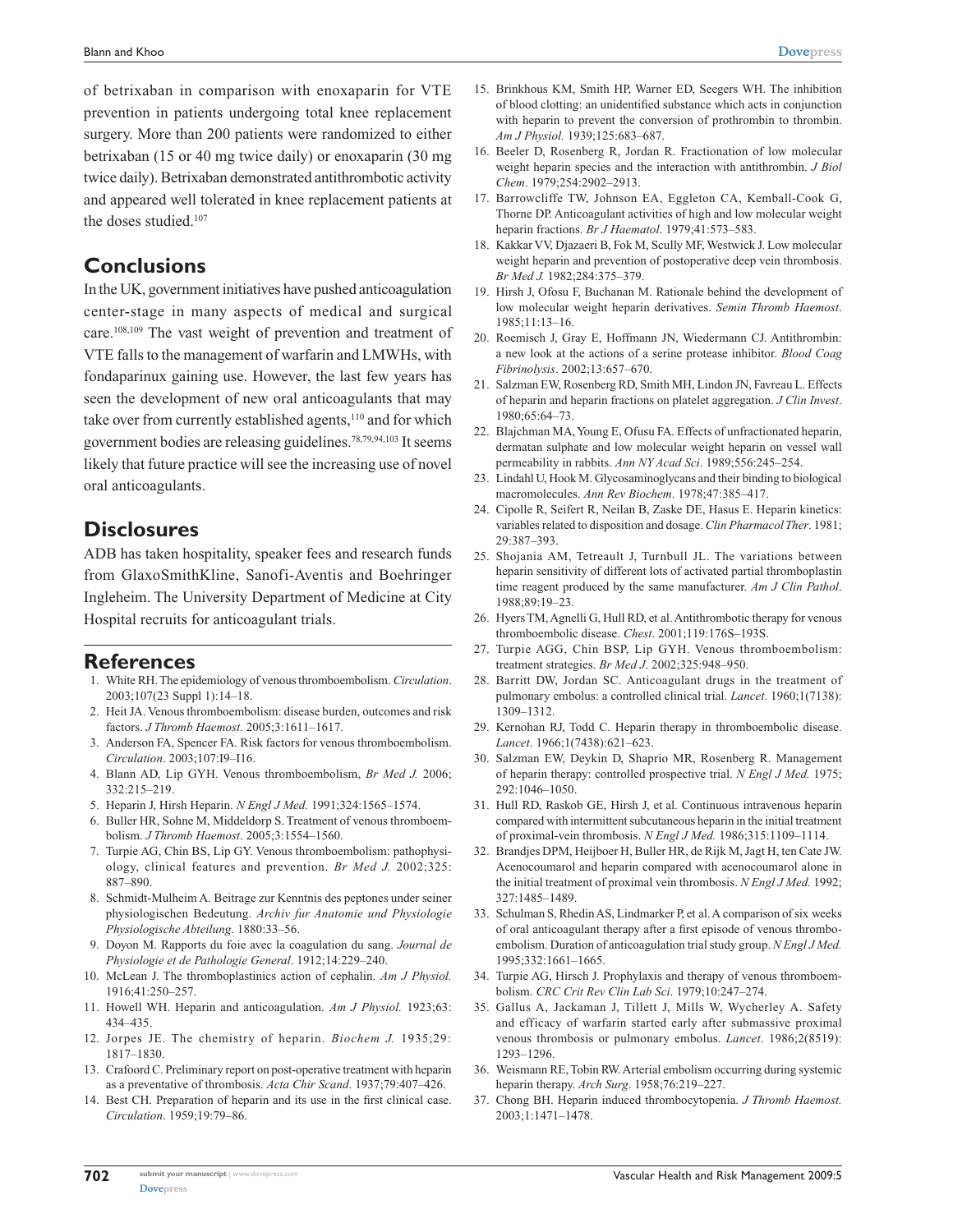- 38. Warkentin TE. Heparin induced thrombocytopenia. A ten year retrospective. *Annu Rev Med*. 1999;50:129–147.
- 39. Warkentin TE. Current agents for the treatment of patients with heparin induced thrombocytopenia. *Curr Opin Pulm Med*. 2002;8:405–412.
- 40. Xiao Z, Theroux P. Platelet activation with unfractionated heparin at therapeutic concentrations and comparisons with a low molecular weight heparin and with a direct thrombin inhibitor. *Circulation*. 1998;97:251–256.
- 41. Yusuf S, Mehta SR, Chrolavicius S, et al. Comparison of fondaparinux and enoxaparin in acute coronary syndromes. *N Engl J Med*. 2006; 354:1464–1476.
- 42. Warkentin TE, Levine MN, Hirsh J, et al. Heparin-induced thrombocytopenia in patients treated with low molecular weight heparin or unfractionated heparin. *N Engl J Med.* 1995;332:1330–1335.
- 43. Squires JW, Pinch LW. Heparin induced spinal fractures. *JAMA*. 1979;241:2417–2418.
- 44. Sackler JP, Liu L. Heparin induced osteoporosis. *Br J Radiol*. 1973; 46:458–460.
- 45. Ginsberg JS, Kowalchuk G, Hirsch J, et al. Heparin effect on bone density. *Thromb Haemost*. 1990;64:286–289.
- 46. Edes TE, Sunderrajan EV. Heparin-induced hyperkalaemia. *Arch Intern Med*. 1985;145:1070–1072.
- 47. Dukes GE Jr, Sanders SW, Russo J Jr, et al. Transaminase elevations in patients receiving bovine or porcine heparin. *Ann Intern Med*. 1984; 100:646–650.
- 48. Hirsch J, Dalen JE, Deykin D, Poller L. Heparin: Mechanism of action, pharmacokinetics, dosing considerations, monitoring, efficacy, safety. *Chest*. 1992;102(Suppl):337S–351S.
- 49. Turpie AGG. Can we differentiate the low molecular weight heparins? *Clin Cardiol*. 2000;23(Suppl I):I4–I7.
- 50. Offord R, Perry D. *Anticoagulation*. London, UK: Science Press;2002.
- 51. Hirsh J, Warkentin TE, Shaughnessy SG, et al. Heparin and low molecular weight heparin. Mechanism of action, pharmacokinetics, dosing, monitoring, efficacy, safety. *Chest*. 2001;119(Suppl):64S–94S.
- 52. Lensing AWA, Prins MH, Davidson BL, Hirsh J. Treatment of deep vein thrombosis with low molecular weight heparins. A meta-analysis. *Arch Intern Med*. 1995;155:601–607.
- 53. Leizorovicz A, Simonneau G, Decousus H, Boissel JP. Comparison of efficacy and safety of low molecular weight heparins and unfractionated heparin in initial treatment of deep vein thrombosis: a meta analysis. *Br Med J.* 1994;309:648–651.
- 54. Siragusa S, Cosmi B, Piovella F, Hirsch J, Ginsberg G. Low molecular weight heparins an unfractionated in the treatment of patients with acute venous thromboembolism. Results of a meta-analysis. *Am J Med*. 1996;100:269–277.
- 55. Low-molecular-weight heparin in the treatment of patients with venous thromboembolism. The Columbus Investigators. *N Engl J Med.* 1997;337:657–662.
- 56. Simonneau G, Sors H, Charbonnier B, et al; for the THESEE study group. A comparison of low molecular weight heparin with unfractionated heparin for acute pulmonary embolism. *N Engl J Med.* 1997;337:663–669.
- 57. Gould MK, Dembitzer AD, Doyle RL, et al. Low molecular weight heparins compared with unfractionated heparin for the treatment of acute deep vein thrombosis: a meta-analysis of randomised controlled trials. *Ann Intern Med*. 1999;130:800–809.
- 58. Norrby K. Heparin and angiogenesis: a low-molecular-weight fraction inhibits and a high-molecular-weight fraction stimulates angiogenesis systemically. *Haemostasis*. 1993;23(Suppl 1):141–149.
- 59. Själander A, Jansson JH, Bergqvist D, Eriksson H, Carlberg B, Svensson P. Efficacy and safety of anticoagulant prophylaxis to prevent venous thromboembolism in acutely ill medical inpatients: a metaanalysis. *J Intern Med*. 2008;263:52–60.
- 60. Levine M, Gent M, Hirsch J, et al. A comparison of low molecular weight heparin administered primarily at home with unfractionated heparin administered in the hospital for proximal deep vein thrombosis. *N Engl J Med.* 1996;334:677–681.
- 61. Koopman MMW, Prandoni P, Piovella F, et al. Treatment of venous thrombosis with intravenous unfractionated heparin administered in the hospital as compared with subcutaneous LMWH administered at home. *N Engl J Med.* 1996;334:682–687.
- 62. Omran H, Hammerstingl C, Schmidt H, von der Recke G, Paar WD, Lüderitz B. A prospective and randomised comparison off the safety and effects of therapeutic levels of enoxaparin versus unfractionated heparin in chronically anticoagulated patients undergoing elective cardiac catheterisation. *Thromb Haemost*. 2003;90:267–271.
- 63. Jackson MR, Clagett GP. Antithrombotic therapy in peripheral arterial occlusive disease. *Chest*. 2001;119:283S–299S.
- 64. Lee AY. The role of low molecular weight heparins in the prevention and treatment of venous thromboembolism in cancer patients. *Curr Opin Pulm Med*. 2003;9:351–355.
- 65. Lee AY, Levine MN, Baker RI, et al. Low-molecular-weight heparin versus a coumarin for the prevention of recurrent venous thromboembolism in patients with cancer. *N Engl J Med*. 2003;349:146–153.
- 66. Khorana AA. The NCCN Clinical Practice Guidelines on Venous Thromboembolic Disease: strategies for improving VTE prophylaxis in hospitalized cancer patients. *Oncologist*. 2007;12:1361–1370.
- 67. Levine MN, Lee AY, Kakkar AK. From Trousseau to targeted therapy: New insights and innovations in thrombosis and cancer. *J Thromb Haemost*. 2003;1:1456–1463.
- 68. Folsom AR, Cushman M, Tsai MY, et al. A prospective study of venous thromboembolism in relation to factor V Leiden and related factors. *Blood*. 2002;99:2720–2725.
- 69. Schulman S. Unresolved issues in anticoagulant therapy. *J Thromb Haemost*. 2003;1:1464–1470.
- 70. Knight CJ, Panseart M, Wilson DJ, et al. Increased platelet responsiveness following coronary stenting. *Eur Heart J*. 1998;19:1239–1248.
- 71. The British National Formulary. Issue 57. 2009. Available from http://www.bnf.org/. Accessed March 10, 2009.
- 72. Turpie AG, Bauer KA, Eriksson BI, Lassen MR. Fondaparinux vs enoxaparin for the prevention of venous thromboembolism in major orthopedic surgery: a meta-analysis of 4 randomized double-blind studies. *Arch Intern Med*. 2002;162:1833–1840.
- 73. Hirsh J, Guyatt G, Albers GW, et al. Antithrombotic and thrombolytic therapy. American College of Chest Physicians. Evidence-Based Clinical Practice Guidelines (8th Edition). *Chest*. 2008;133(6 Suppl):71S–109S. Errata in: *Chest*. 2008;134:473 and *Chest*. 2008;134:892.
- 74. British Thoracic Society Standards of Care Committee Pulmonary Embolism Guideline Development Group. British Thoracic Society Standards of Care Committee Pulmonary embolism guideline. *Thorax*. 2003;58:470–483.
- 75. The Scottish Intercollegiate Guidelines Network (SIGN). Available from http://www.sign.ac.uk/. Accessed March 10, 2009.
- 76. Baglin T, Barrowcliffe TW, Cohen A, Greaves M. Guidelines on the use and monitoring of heparin. *Br J Haematol*. 2006;133:19–34.
- 77. Royal College of Obstetrics and Gynaecology. Guideline 28. Thromboembolic disease in pregnancy and the puerperium: Acute management. London UK: Royal College of Obstetrics and Gynaecology; 2001. Available from http://www.rcog.org.uk/. Accessed March 10, 2009.
- 78. Report of the Independent Expert Working Group on the prevention of venous thromboembolism in hospitalized patients. Department of Health. Available from http://www.doh.gov.uk/. Accessed March 10, 2009.
- 79. National Institute for Health and Clinical Excellence. Guideline 46. VTE: Reducing the risk of VTE (DVT and PE) in in-patients undergoing surgery. 2008. Available from http://www.nice.org.uk/. Accessed March 10, 2009.
- 80. Tan KT, Lip GY. Fondaparinux. *Curr Pharm Des*. 2005;11:415–419.
- 81. Gross PL, Weitz JI. New anticoagulants for treatment of venous thromboembolism. *Arterioscler Thromb Vasc Biol*. 2008;28:380–386.
- 82. Crowther MA, Warkentin TE. Bleeding risk and the management of bleeding complications in patients undergoing anticoagulant therapy: focus on new anticoagulant agents. *Blood*. 2008;111: 4871–4879.